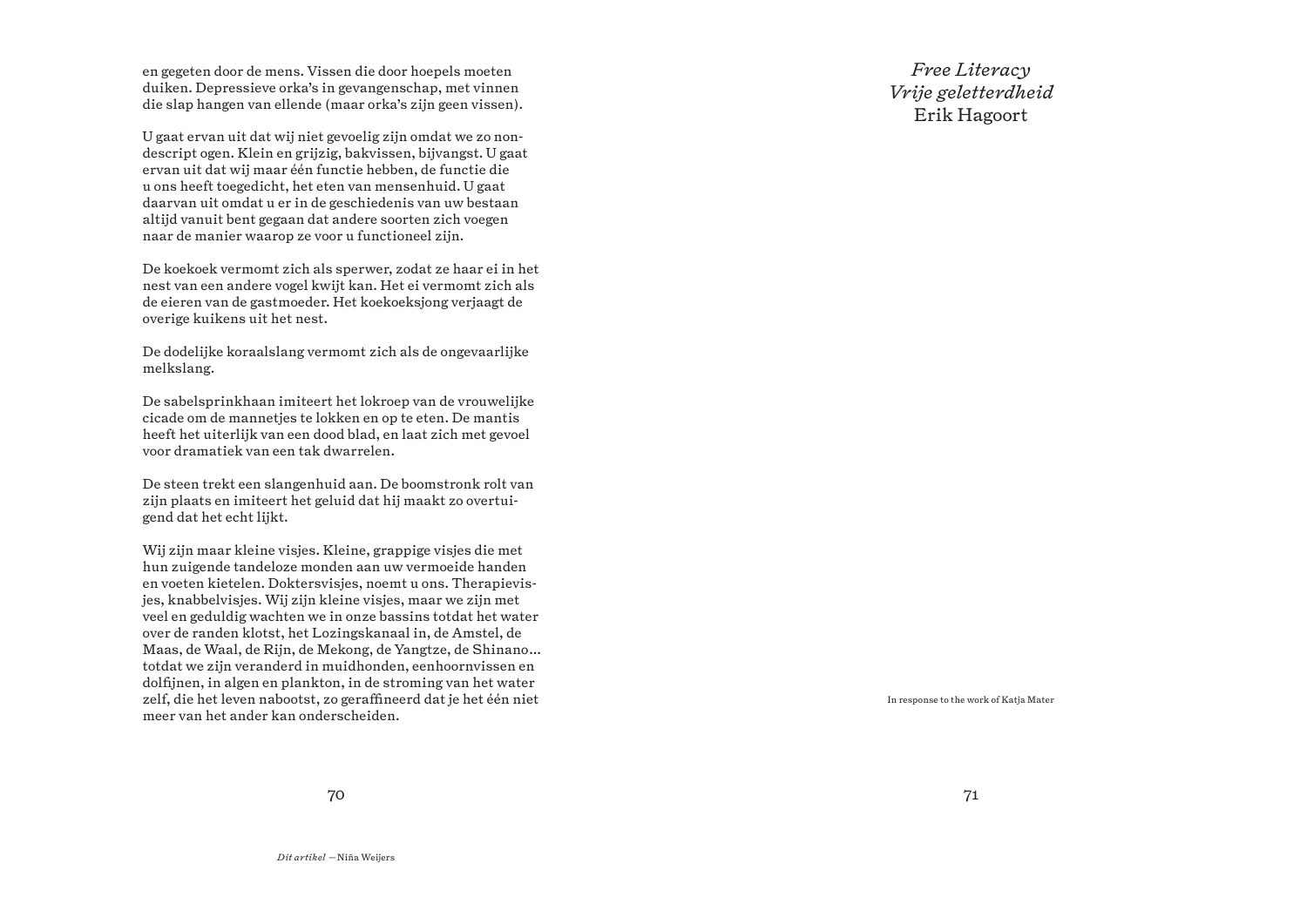Once the ploughman has arrived at the edge of the field, he turns around and resumes his course beside the plucked furrow, now in the opposite direction. It would be strange to go all the way back to where you started in order to pull the furrow from the same direction as the last furrow. This way makes sense and is simple enough, or so thought the Ancient Greeks when writing, who on having arrived at the end of the line would resume on the next line by writing the other way, rather than always starting from the same side in order to keep writing in one direction.

In ancient time the Greeks read according to the 'ox-turning method', which is a literal translation of the term that the Greeks employed, called 'boustrophedon'. In this manner texts were written and read, turning like oxen in ploughing. Writing and reading boustrophedonically may sound difficult and heavy, but at least the logic of it is sound.

If one had begun writing from left to right, one would resume writing on the next line underneath from right to left. After having arrived at the left margins, one would reverse the direction of writing and start on the next line from left to right. This way one wouldn't need to interrupt the furrow of writing. Besides, for the reader it was useful because they wouldn't have had to make a leap with their eyes to the other side of the margin, and in doing so risk ending up on the wrong line. The Greeks wrote upon a writing surface without lines, an open field that facilitated diferent approaches to writing and reading. One wrote as if one were ploughing the earth, like pulling a furrow. The writer left a line of meaning behind and invited the reader to follow that line. In which direction or from which side did not matter: it allowed you to go various ways.

The bustrophedonic text has fallen into disuse. For most of us, to read htiw hguohtla, ruovaedne elbissopmi na mees dlouw rennam siht ni etirw dna a bit of practice, it is possible; as long as you don't also have to reverse the letters, in which case it becomes really tricky, that is, for the lexicographers among us…

For Katja Mater, herself fiercely dyslexic, it is not difficult to read and write in various directions and to flip or reverse any letters in the process. For her it is quite simply one of many ways to approach a text and work with it. "I can turn words around without it making much of a diference", she tells me in a conversation about her two most recent films, "I can read both upside down and inside out. From left to right and from right to left. I discover my own logic of reading. Words are for me shapes that can make an entrance from various angles: front, back, or from the corner. Writing is for me equivalent to making an image, it is creating a representation, with the help of letters."

Mater does not fear letters, as long as she can approach the letters and sentences in her own way: from diferent sides, from diferent angles and in diferent directions. With her two recent film works, Mater invites us to read and look with her *not* just from one side: *Dear Sides* was shown during the fall of 2019 at P/////AKT, and *Dare Not | Read On* was on during the summer of 2019 at Chapelle de la Trinité in Cléguérec in Brittany.

The film is projected against a vertical screen that hangs in the open space, allowing it to be seen from both sides. With Mater's procedure the films came into being by superimposing multiple recordings on top of each other. In the *Density Drawings* she investigated the sculptural. Now Mater concentrates on the flat surface, the writing surface, that can be seen and read from two sides.

We see how her hand paints letters slowly with a paintbrush over a mostly round-shaped writing surface that has been painted. She repeatedly forms short phrases with few words that refer to approaches to the writing and the reading. By subsequently repainting over the letters or adding them, sometimes the words are flipped, depending on the point of view. Because the process is also visible from the other side of the screen, the phrases interchange intermittently. It doesn't need to be inch-perfect; it isn't too much of a stretch to accept a q for a p, and to read a b as a d and an  *as an N. After some effective changes in letters,*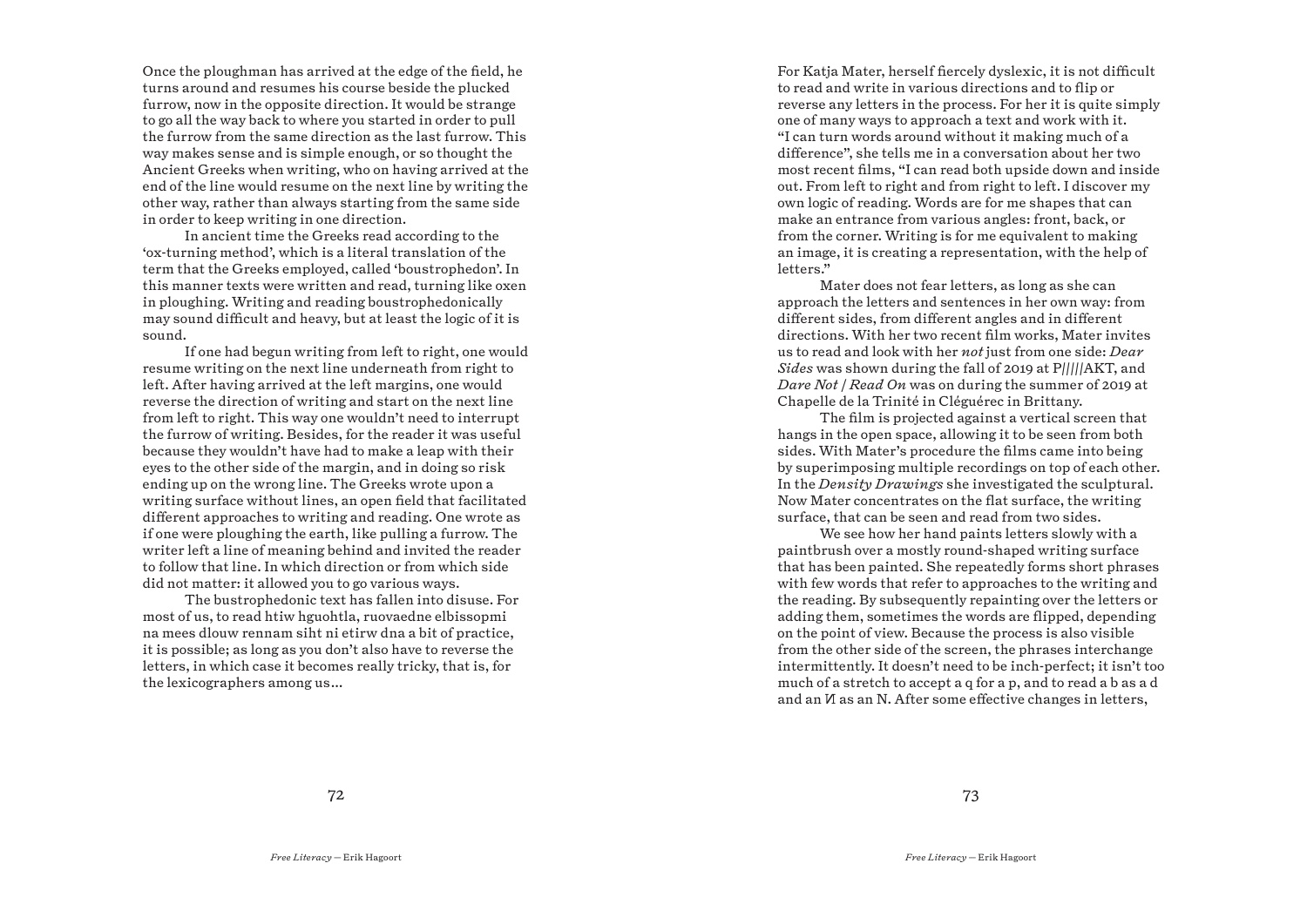'Dare Not' is flipped into 'Read oW'. At the other side of the screen a letter can appear diferently but retain the same signification. The same letter can change meaning on the other side of the screen without changing appearance.

In the Chapelle de la Trinité in the Breton village Cléguérec the projection screen of *Dare Not | Read On* was hung for good reason in the space around the *rood screen*, one of the few extant early Gothic rood screens. The rood screen, also called a jubé, is a partition that separates the chancel area, reserved for the choir and clergy, from the nave. Before the Reformation all rood screens north of the Alps were standard constituents of every church building. During the Reformation most were removed, not only in Protestant churches, but also from most Catholic churches. The Counter-Reformation, also called the Catholic Reformation, put an end to the barrier between the nave and the choir.

The rood screen resonates with the Greek doxa. Doxa can mean 'appearance' as well as 'suggestion', or 'intimation'. The rood screen deprived the believers of the view of the high altar. It also deprived the believers of the sight of the performance of the liturgy in the choir. Only episcopal servants were granted access to the choir. Mass was conducted from there, away from the view of the churchgoers. The mystery *appeared* to an exclusive group confined within an enclosed space. For the bulk of the worshippers, there remained nothing but intimation. This bifurcation between appearance and intimation coincided in large part with the divide between literacy and illiteracy. Paradoxically, literacy gave access to that which could not be understood in words.

The two domains that were partitioned by the rood screen were, like the dual faces of Janus, inextricably bound to one another, without mirroring each other. At the side of the nave, the rood screen was painted with biblical scenes and decorated with images of saints and apostles. The rood screen translated the mystery that was being staged on the other side. The rood screen deprived sight

to the people and ofered a representation in its stead. On one side was the domain of the word and on the other, the domain of the image, both looking away from each other.

Mater let the visitors to the chapel gaze straight through such barriers and walk around them too. 'DID You Wonder' flipped into 'did You know'; 'it is no secret' changed into 'i sit on this'. It is a manifesto of sorts, albeit a friendly manifesto: free entrance to image and scripture, self-manage one's own writing and reading, from both sides, towards either side.

It was good to linger over Mater's work. Sitting on the bench on one side of the projection screen and then on the other, I was reminded of learning to read and write at school. Especially the start of the process: that point in time when letters are about to become words, but do not have to, or *not yet*; when words let you glance through them, while they are still draped and folded; when the paper upon which you are writing gives itself as a space to be approached from all sides: a cherished memory that does not admit nostalgia. On the contrary, looking at Mater's work the memory becomes an infectious futurity: a rumination on what possibilities would arise if we could use writing so freely. Cheerfully I walked home from P/////AKT as I was able to wipe the philosopher Cathérine Malabou's thought from my mind, that we are witnessing the dusk of writing.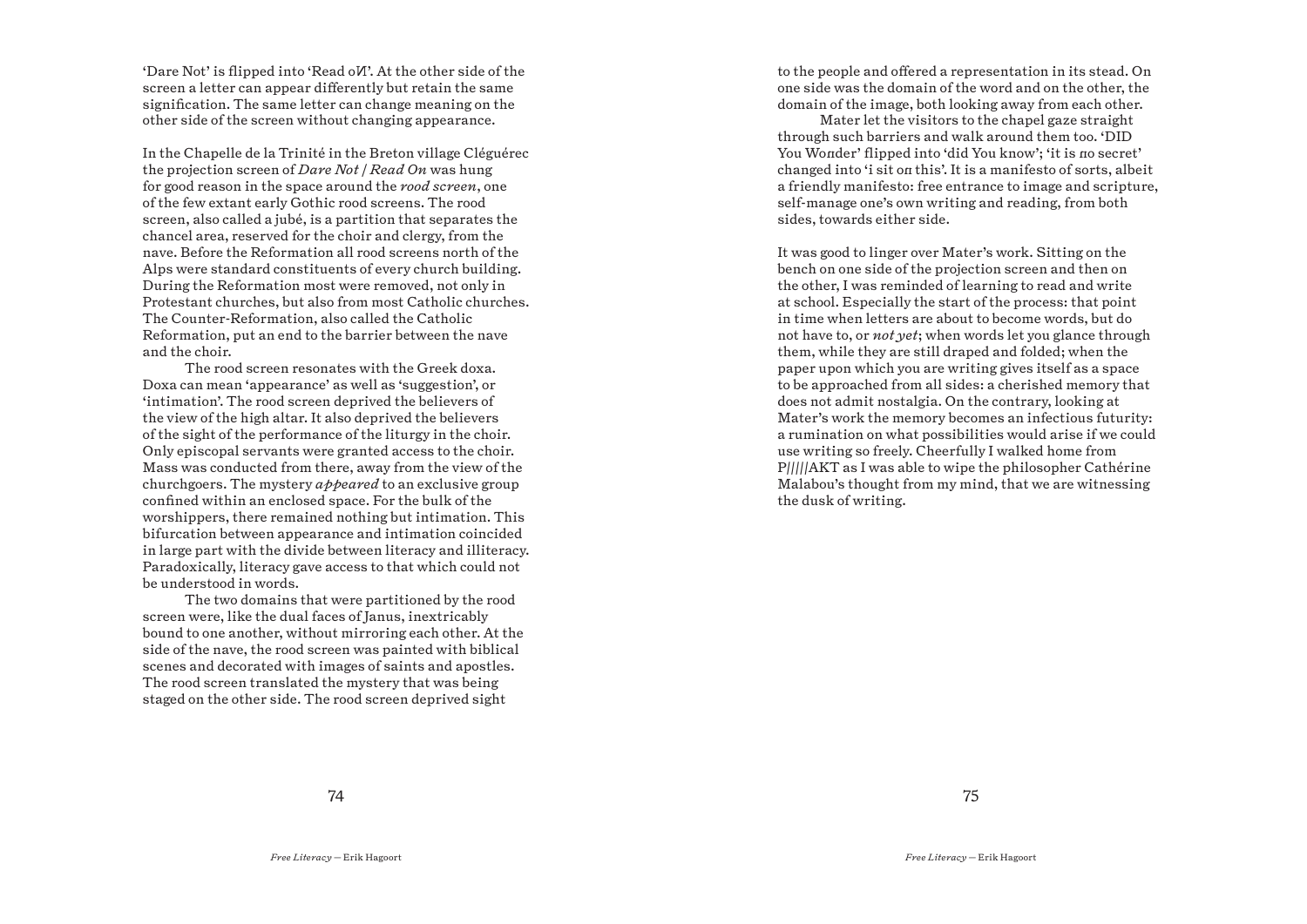

Nickel van Duijvenboden & Marie Nerland performative reading with speech, percussion and singing in the context of 'Dear Sides' by Katja Mater, 13 October 2019 201

Wie ploegt, keert bij de rand van de akker aangekomen om en vervolgt meteen zijn gang naast de reeds getrokken vore, maar dan in tegengestelde richting. Je gaat niet eerst helemaal terug naar waar je was begonnen, om pas daarvandaan in dezelfde richting als de vorige vore de nieuwe vore te trekken. Zo is het ook logisch en wel zo makkelijk, vonden de oude Grieken, om bij het schrijven aan het einde van een regel om te keren en op de volgende regel de andere kant op te schrijven, in plaats van steeds opnieuw aan één kant te beginnen om in één en dezelfde richting te blijven schrijven.

Ooit schreven en lazen de oude Grieken op 'osseke relingse wijze'.

Met deze mooie verdichting vertaalde Ida Gerhardt de term die de Grieken gebruikten, boustrofedon, dat 'kerend op de wijze van een os' betekent. Zo werd er geschreven en gelezen: ossekerelingsgewijs. Het klinkt moeizaam en zwaar, langzaam ploegend schrijven en lezen, maar de logica ervan is helder.

Was men van links naar rechts begonnen met schrijven, dan vervolgde men het schrijven op de regel eronder van rechts naar links. Eenmaal aan de linker kantlijn aangekomen, keerde men de schrijfrichting weer om en schreef men de volgende regel van links naar rechts. Zo hoefde men de vore van het schrijven niet te onderbreken. En voor de lezer was het ook handig want die hoefde geen sprong met zijn ogen te maken naar de andere kantlijn, met het risico bij de verkeerde regel uit te komen. Schrijven deden de Grieken in een schrijfvlak zonder lijntjes, een open veld dat verschillende benaderingen van schrijven en van lezen mogelijk maakte. Schrijven zoals je de aarde ploegt, schrijven als het trekken van een vore. De schrijver trok een lijn van betekenis en nodigde de lezer uit die lijn te volgen. In welke richting of van welke kant maakte niet uit. Je kon er verschillende kanten mee op.

Het bustrofedonische schrift is in onbruik geraakt. Op die manier, evagpo ekjilegomno nee sno nav netseem ed roov un tkjil nezel ne nevjirhcs, ook al is het met enige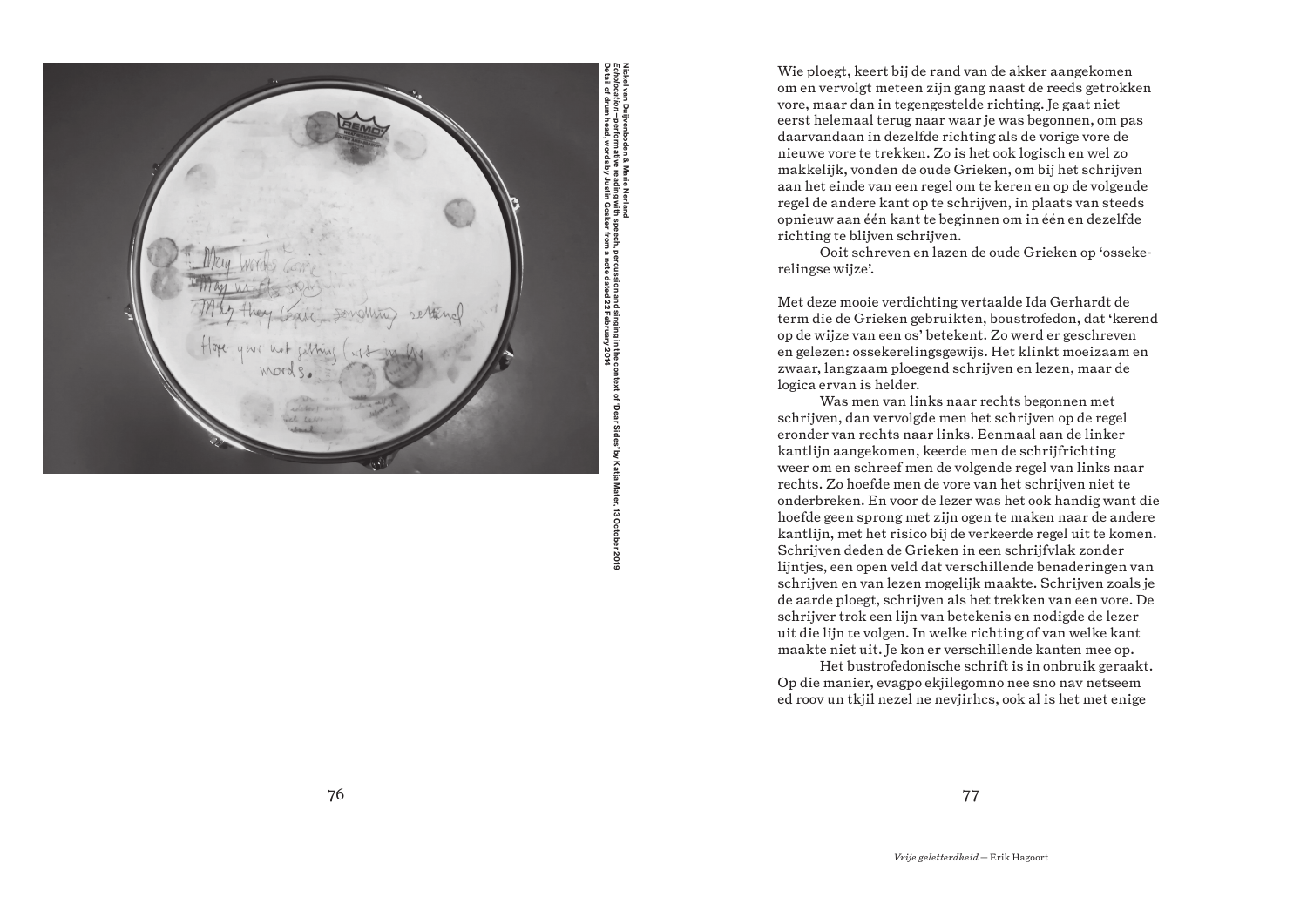oefening best te doen. Tenminste, zolang je niet óók de letters omkeert want dan wordt het pas echt lastig, althans voor de lectici onder ons.

Voor Katja Mater, zelf fiks dyslectisch, is het geen moeite verschillende kanten op te schrijven en te lezen en daarbij ook de letters om te draaien. Het is voor haar gewoonweg een van de manieren om tekst te benaderen en ermee te werken. "Woorden kunnen voor mij omdraaien zonder dat het veel verschil maakt", vertelt zij me in een gesprek over haar recente twee filmwerken, "ik kan zowel ondersteboven lezen als omgekeerd. Van links naar rechts en van rechts naar links. Ik vind mijn eigen logica van lezen uit. Woorden zijn voor mij vormen die vanuit verschillende invalshoeken binnen kunnen komen. Voorkant, achterkant, vanuit een hoek. Schrijven staat voor mij gelijk aan het maken van een beeld, het creëren van een voorstelling, met behulp van letters."

Angst voor schrijven en voor lezen heeft Mater niet, als ze de letters en de woorden en de zinnen maar op haar eigen manier kan benaderen: van verschillende kanten, vanuit verschillende invalshoeken en in verschillende richtingen. Met haar twee recente filmwerken nodigt Mater ons uit om met haar niet bij één kant van schrijven en lezen en kijken te blijven: *Dear Sides*, dat in het najaar van 2019 te zien was bij P/////AKT, en *Dare Not | Read On*, dat in de zomer van 2019 te zien was in de Chapelle de la Trinité in Cléguérec in Bretagne.

De film wordt geprojecteerd op een verticaal scherm dat vrij in de ruimte hangt, zodat hij van beide kanten kan worden bekeken. Met Maters procédé zijn de films tot stand gekomen door meerdere opnames over elkaar te laten vallen. In de *Density Drawings* onderzocht zij het sculpturale. Nu concentreert Mater zich op het platte vlak, het schrijfvlak, dat in het werk van twee kanten kan worden bekeken en gelezen.

We zien hoe haar hand met een penseel traag letters schildert over een meest rondvormig geschilderd schrijfvlak. Steeds vormt zij met enkele woorden korte

uitspraken die verwijzen naar benaderingen van het schrijven en het lezen. Door vervolgens letters weg te schilderen of toe te voegen, woorden te verkorten of te verlengen, veranderen de betekenissen, soms worden de woorden omgeklapt, afhankelijk van de zichtzijde. Doordat het proces ook van de andere kant van het scherm te volgen is, wisselen de uitspraken om en om. Pietje-precies hoeft het niet; met gemak blijk je een q aan te nemen voor een p, een b te lezen als een d en een  *als een N. Met enige* efectieve wijzigingen in de letters klapt 'DAre Not' om tot 'Read o V'. Aan de ene kant van het scherm kan een letter anders verschijnen maar dezelfde betekenis behouden. Steeds kan dezelfde letter aan de andere kant van het scherm van betekenis veranderen zonder anders te verschijnen.

In de Chapelle de la Trinité in het Bretonse Cléguérec hing het projectiescherm van *Dare Not | Read On* niet voor niets in de ruimte bij het doksaal, een van de weinige nog overgebleven vroeg gothische doksalen. Het doksaal, ook wel jubee genoemd, is een wand die het schip van de kerk scheidt van het priesterkoor. Tot de Reformatie was het doksaal ten noorden van de Alpen een vast onderdeel van elk kerkgebouw. Met de Reformatie werden de meeste verwijderd, niet alleen in protestantse kerken maar ook in de meeste katholieke kerken. De Contrareformatie, de katholieke reformatie, maakte een einde aan de barrière tussen schip en koor.

Doksaal resoneert met het Griekse doxa. Doxa betekent zowel verschijning als vermoeden. Het doksaal ontnam de gelovigen het directe zicht op het hoogaltaar. Het ontnam de gelovigen ook het zicht op de opvoering van de liturgie in het koor. Alleen kerkelijke dienaren hadden toegang tot het koor. Daar werd de mis opgedragen, buiten het zicht van de kerkgangers. Het mysterie verscheen in beslotenheid voor een exclusief gezelschap. Voor het gros van de gelovigen restte slechts vermoeden. Deze scheiding tussen verschijning en vermoeden viel voor een groot deel samen met de scheiding tussen geletterdheid